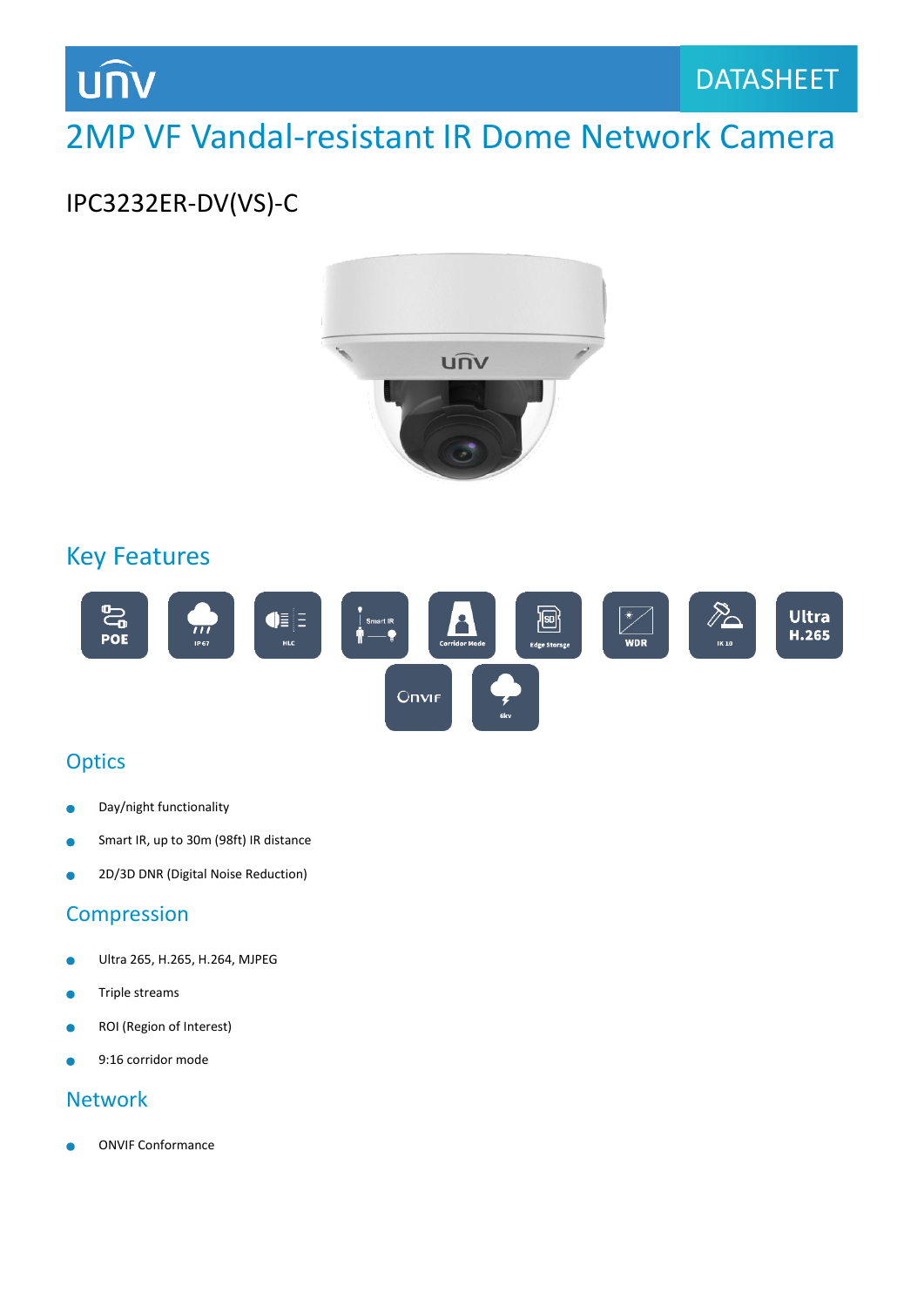## **UNV**

#### **Structure**

- Support PoE power supply  $\bullet$
- Built-in PoE splitter that outputs DC 12V  $\bullet$
- Wide temperature range: -40°C  $\sim$  60°C (-40°F  $\sim$  140°F)  $\bullet$
- Wide voltage range of ±25%  $\bullet$
- IK10 vandal resistant  $\bullet$
- IP67  $\bullet$
- $\bullet$ 3-Axis

### Specifications

|                                          | IPC3232ER-DV-C                                                                   |                |  | IPC3232ER-VS-C |   |                   |               |              |  |
|------------------------------------------|----------------------------------------------------------------------------------|----------------|--|----------------|---|-------------------|---------------|--------------|--|
| Camera                                   |                                                                                  |                |  |                |   |                   |               |              |  |
| Sensor                                   | 1/2.8", 2.0 megapixel, progressive scan, CMOS                                    |                |  |                |   |                   |               |              |  |
| Lens                                     | 2.8 ~ 12mm@ F1.6                                                                 |                |  |                |   |                   |               |              |  |
| <b>DORI Distance</b>                     | Lens (mm)                                                                        | Detect (m)     |  | Observe (m)    |   |                   | Recognize (m) | Identify (m) |  |
|                                          | 2.8                                                                              | 45             |  | 18             | 9 |                   |               | 4.5          |  |
|                                          | 12                                                                               | 192.9          |  | 77.1           |   | 38.6              |               | 19.3         |  |
| Angle of View (H)                        | $94.0^\circ$ ~ 28°                                                               |                |  |                |   |                   |               |              |  |
| Angle of View (V)                        | $56.7^{\circ} \approx 14.4^{\circ}$                                              |                |  |                |   |                   |               |              |  |
| Angle of View (O)                        | $122.2^{\circ} \approx 34.4^{\circ}$                                             |                |  |                |   |                   |               |              |  |
| Adjustment angle                         | Pan: 0° ~ 360°                                                                   | Tilt: 0° ~ 80° |  |                |   | Rotate: 0° ~ 360° |               |              |  |
| Shutter                                  | Auto/Manual, $1 \approx 1/100000$ s                                              |                |  |                |   |                   |               |              |  |
| Minimum Illumination                     | Colour: 0.002Lux (F1.6, AGC ON)<br>OLux with IR                                  |                |  |                |   |                   |               |              |  |
| Day/Night                                | IR-cut filter with auto switch (ICR)                                             |                |  |                |   |                   |               |              |  |
| S/N                                      | >52dB                                                                            |                |  |                |   |                   |               |              |  |
| IR Range                                 | Up to 30m (98ft) IR range                                                        |                |  |                |   |                   |               |              |  |
| wavelength                               | 850nm                                                                            |                |  |                |   |                   |               |              |  |
| IR On/Off Control                        | Auto/Manual                                                                      |                |  |                |   |                   |               |              |  |
| Defog                                    | Digital Defog                                                                    |                |  |                |   |                   |               |              |  |
| <b>WDR</b>                               | 120dB                                                                            |                |  |                |   |                   |               |              |  |
| Video                                    |                                                                                  |                |  |                |   |                   |               |              |  |
| Video Compression                        | Ultra 265, H.265, H.264, MJPEG                                                   |                |  |                |   |                   |               |              |  |
| H.264 code profile                       | Baseline profile, Main Profile, High Profile                                     |                |  |                |   |                   |               |              |  |
| Main Stream: 2MP (1920*1080), Max 30fps; |                                                                                  |                |  |                |   |                   |               |              |  |
| <b>Frame Rate</b>                        | Sub Stream: 2MP (1920*1080), Max 30fps;<br>Third Stream: D1 (720*576), Max 30fps |                |  |                |   |                   |               |              |  |
| Video Bit Rate                           | 128 Kbps~16 Mbps                                                                 |                |  |                |   |                   |               |              |  |
| 9:16 Corridor Mode                       | Supported                                                                        |                |  |                |   |                   |               |              |  |
|                                          |                                                                                  |                |  |                |   |                   |               |              |  |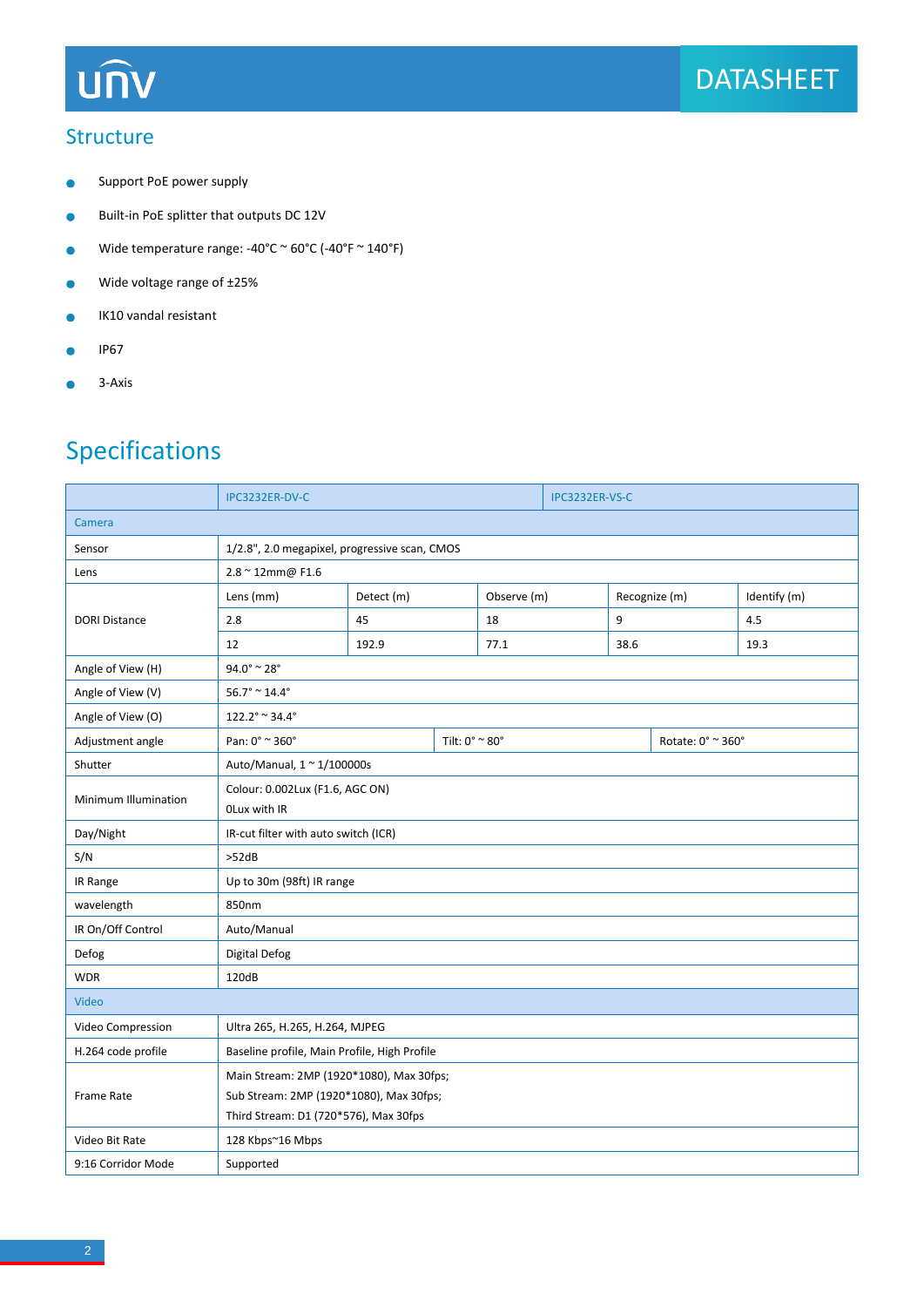# **UNV**

## DATASHEET

| <b>OSD</b>                   | Up to 8 OSDs                                                                                                                      |     |  |  |  |  |
|------------------------------|-----------------------------------------------------------------------------------------------------------------------------------|-----|--|--|--|--|
| Privacy Mask                 | Up to 8 areas                                                                                                                     |     |  |  |  |  |
| <b>ROI</b>                   | Up to 8 areas                                                                                                                     |     |  |  |  |  |
| <b>Motion Detection</b>      | Up to 4 areas                                                                                                                     |     |  |  |  |  |
| <b>Audio</b>                 |                                                                                                                                   |     |  |  |  |  |
| Audio Compression            | G.711                                                                                                                             | N/A |  |  |  |  |
| Two-way audio                | Supported                                                                                                                         | N/A |  |  |  |  |
| Suppression                  | Supported                                                                                                                         | N/A |  |  |  |  |
| Sampling Rate                | 8KHZ                                                                                                                              | N/A |  |  |  |  |
| Image                        |                                                                                                                                   |     |  |  |  |  |
| White Balance                | Auto/Outdoor/Fine Tune/Sodium Lamp/Locked/Auto2                                                                                   |     |  |  |  |  |
| Digital noise reduction      | 2D/3D DNR                                                                                                                         |     |  |  |  |  |
| Smart IR                     | Support                                                                                                                           |     |  |  |  |  |
| Flip                         | Normal/Vertical/Horizontal/180°/90°Clockwise/90°Anti-clockwise                                                                    |     |  |  |  |  |
| Dewarping                    | $N\setminus A$                                                                                                                    |     |  |  |  |  |
| <b>HLC</b>                   | Support                                                                                                                           |     |  |  |  |  |
| <b>BLC</b>                   | Support                                                                                                                           |     |  |  |  |  |
| <b>Storage</b>               |                                                                                                                                   |     |  |  |  |  |
| Edge Storage                 | Micro SD, up to 256GB                                                                                                             |     |  |  |  |  |
| Network Storage              | ANR, NAS(NFS)                                                                                                                     |     |  |  |  |  |
| <b>Network</b>               |                                                                                                                                   |     |  |  |  |  |
| Protocols                    | IPv4, IGMP, ICMP, ARP, TCP, UDP, DHCP, PPPoE, RTP, RTSP, RTCP, DNS, DDNS, NTP, FTP, UPnP, HTTP, HTTPS, SMTP, 802.1x,<br>SNMP, QoS |     |  |  |  |  |
| Compatible Integration       | ONVIF (Profile S, Profile G, Profile T), API                                                                                      |     |  |  |  |  |
| Client                       | EZStation<br><b>EZView</b><br><b>EZLive</b>                                                                                       |     |  |  |  |  |
|                              | Plug-in required live view: IE9+, Chrome 41 and below, Firefox 52 and below                                                       |     |  |  |  |  |
| Web Browser                  | Plug-in free live view: Chorme 57.0+, Firefox 58.0+, Edge 16+, Safari 11+                                                         |     |  |  |  |  |
| Interface                    |                                                                                                                                   |     |  |  |  |  |
|                              | Audio cable                                                                                                                       | N/A |  |  |  |  |
| Audio I/O                    | Input: impedance 35kΩ; amplitude 2V [p-p]                                                                                         | N/A |  |  |  |  |
|                              | Output: impedance 600Ω; amplitude 2V [p-p]                                                                                        | N/A |  |  |  |  |
| Alarm I/O                    | 1/1                                                                                                                               | N/A |  |  |  |  |
| Network                      | 1 RJ45 10M/100M Base-TX Ethernet                                                                                                  |     |  |  |  |  |
| Video Output                 | 1 BNC, impedance 75 $\Omega$ ; amplitude 1V [p-p]                                                                                 | N/A |  |  |  |  |
| <b>Certifications</b>        |                                                                                                                                   |     |  |  |  |  |
| Certifications               | CE: EN 60950-1<br>UL: UL60950-1<br>FCC: FCC Part 15                                                                               |     |  |  |  |  |
| General                      |                                                                                                                                   |     |  |  |  |  |
| Power                        | DC 12V±25%, PoE (IEEE 802.3af)                                                                                                    |     |  |  |  |  |
|                              | Power consumption: Max 7.2W                                                                                                       |     |  |  |  |  |
| Dimensions $(\emptyset x H)$ | Φ148 x 111.3mm (Ø5.8" x 4.4")                                                                                                     |     |  |  |  |  |
| Net Weight                   | 0.92kg (2.0lb)                                                                                                                    |     |  |  |  |  |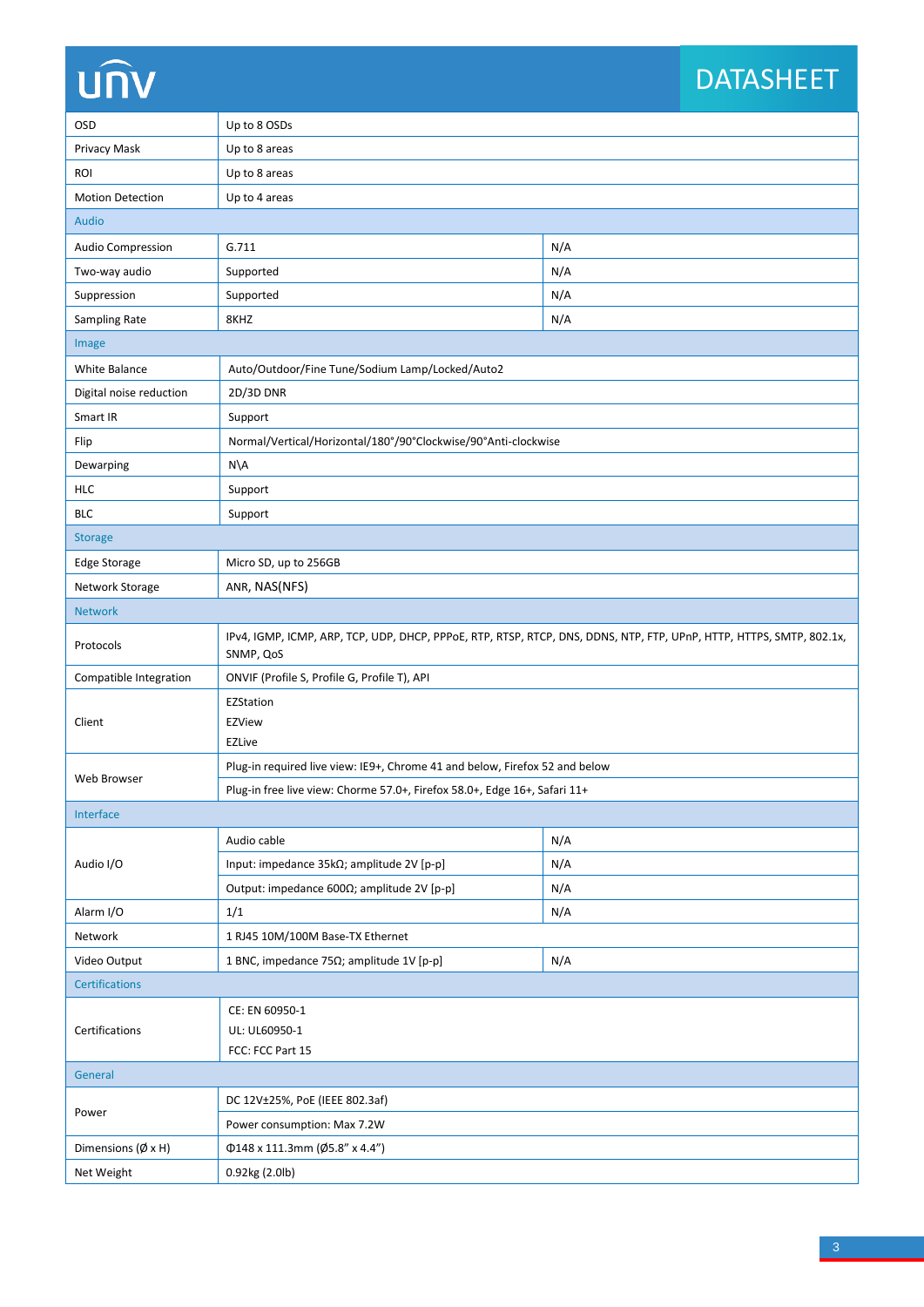## **UNV**

## DATASHEET

 $\overline{\phantom{a}}$ 

| Material                    | Metal + Plastic                                                                  |  |  |
|-----------------------------|----------------------------------------------------------------------------------|--|--|
| <b>Working Environment</b>  | $-40^{\circ}$ C ~ 60°C (-40°F ~ 140°F), Humidity: $\leq$ 95% RH (non-condensing) |  |  |
| <b>Strorage Environment</b> | $-40^{\circ}$ C ~ 60°C (-40°F ~ 140°F), Humidity: $\leq$ 95% RH (non-condensing) |  |  |
| surge protection            | 6KV                                                                              |  |  |
| Ingress Protection          | <b>IP67</b>                                                                      |  |  |
| Vandal Resistant            | <b>IK10</b>                                                                      |  |  |
| Reset Button                | Supported                                                                        |  |  |

### Dimensions



#### Accessories



TR-SE24-A-IN TR-CM24-IN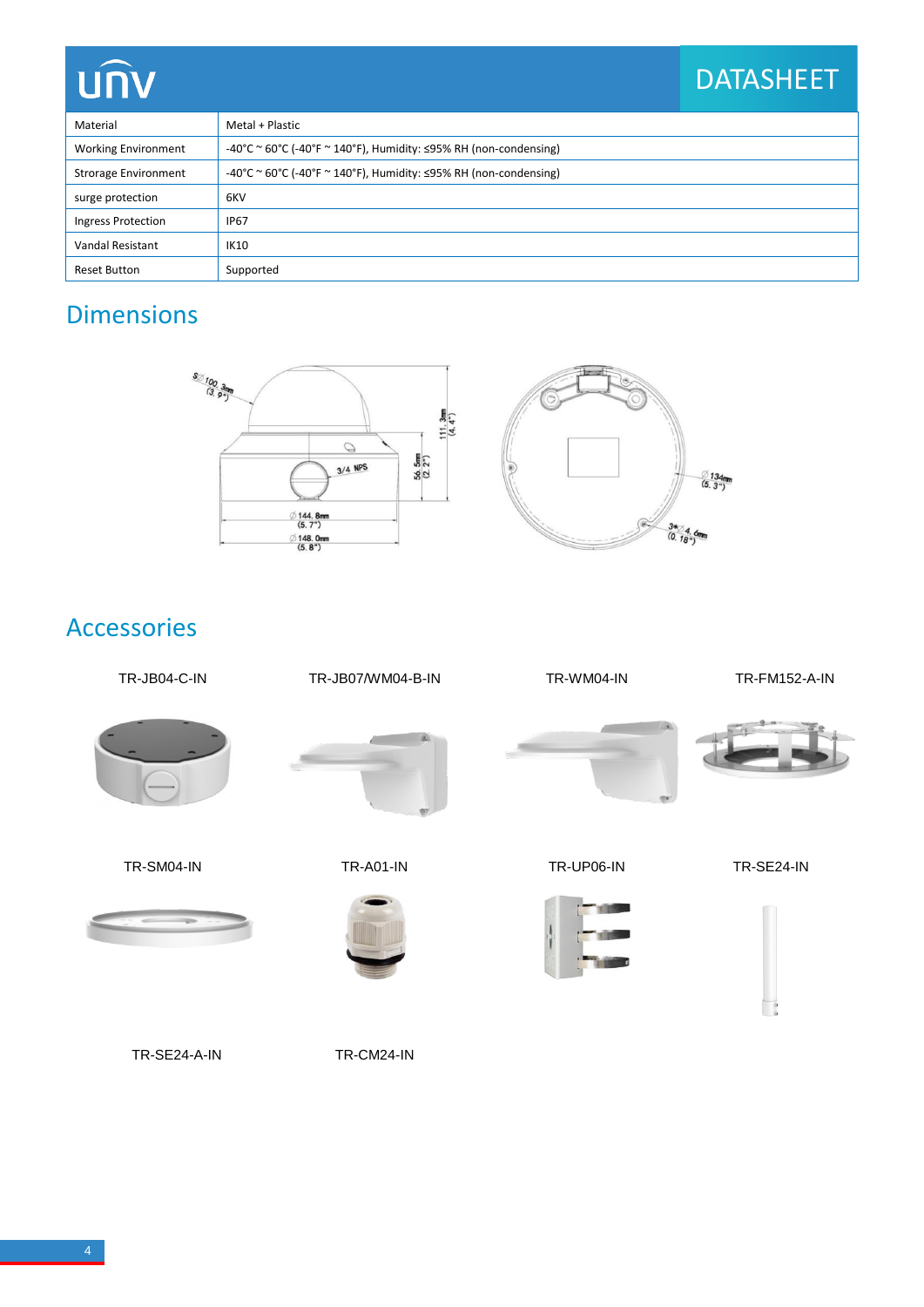



| Junction box                                                           | Pole mount                                 |
|------------------------------------------------------------------------|--------------------------------------------|
| TR-JB04-C-IN+TR-A01-IN                                                 | TR-JB07/WM04-B-IN (TR-WM04-IN)+ TR-UP06-IN |
|                                                                        |                                            |
| In-ceiling mount                                                       | Electric-box Transfer plate                |
| TR-FM152-A-IN                                                          | TR-SM04-IN                                 |
|                                                                        |                                            |
| Indoor pendent mount                                                   |                                            |
| TR-JB04-D-IN+TR-A01-IN+ TR-SE24-IN(TR-SE24-A-IN)+ TR-CM24-<br>$\sf IN$ |                                            |
|                                                                        |                                            |

#### **Zhejiang Uniview Technologies Co., Ltd.**

Building No.10, Wanlun Science Park, Jiangling Road 88, Binjiang District, Hangzhou, Zhejiang, China (310051)

Email: [overseasbusiness@uniview.com;](mailto:overseasbusiness@uniview.com) globalsupport@uniview.com

http://www.uniview.com

© 2019 Zhejiang Uniview Technologies Co., Ltd. All rights reserved.